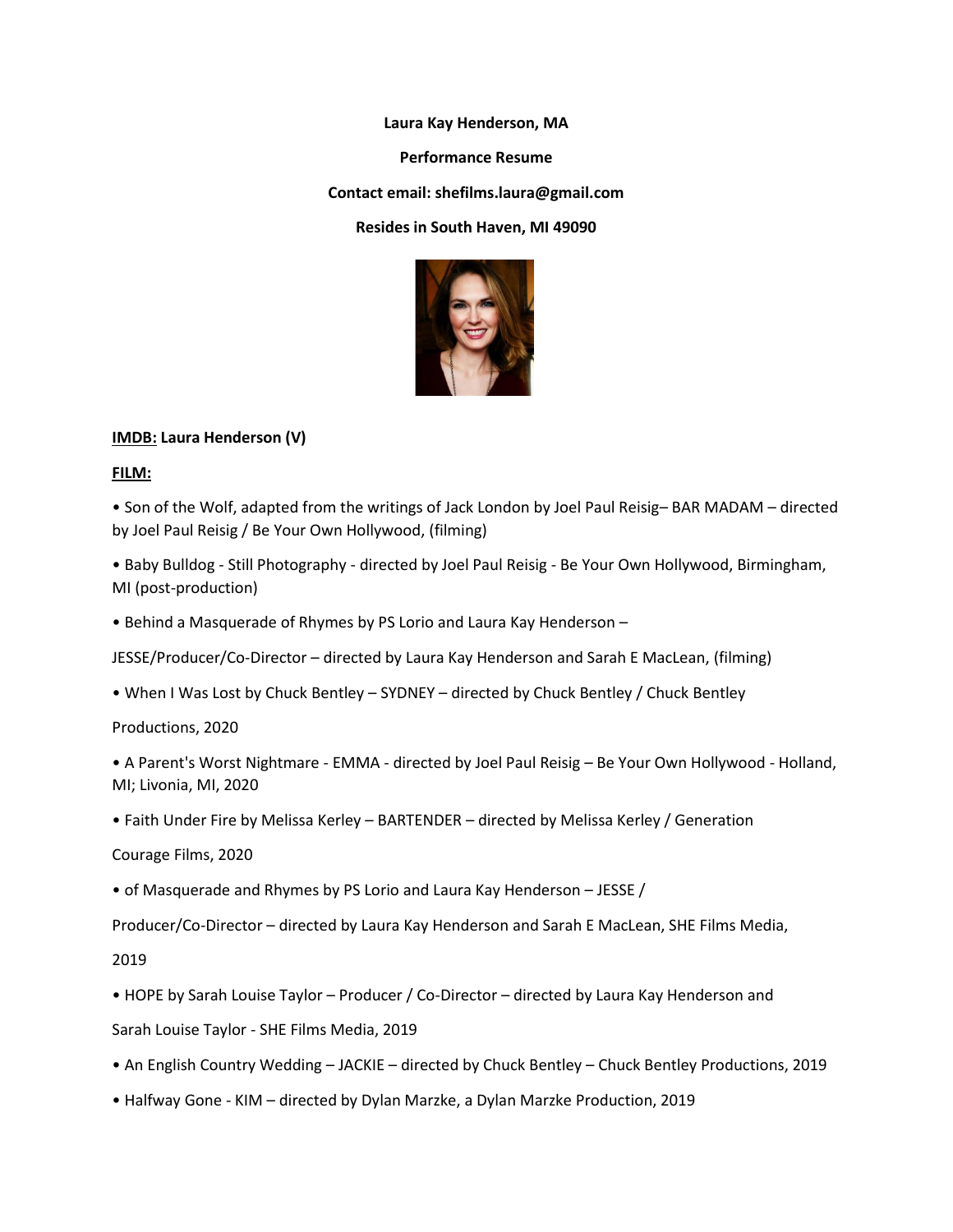- Being Super LARA directed by Bill Craft, Phoenix Reborn Films, 2019
- A Special Delivery Producer directed by Casey Curren, SHE Films Media, 2018
- Love, I Guess by Chuck Bentley DARCY directed by Chuck Bentley / Chuck Bentley Productions, 2018
- Wrong Place, Wrong Time: The Last Days of Kalamazoo by Chuck Bentley KAL
- (KALAMAZOO) directed by Chuck Bentley / Chuck Bentley Productions, 2018
- Fatbat Trilogy III, Queen of the City: Part I, The Fall of Gotham by Bill Craft LAUGHRIOT
- / FORTUNE TELLER directed by Bill Craft / Phoenix Reborn Films, Kalamazoo, MI 2018
- Fatbat Trilogy III, Queen of the City: Part II, The Reckoning by Bill Craft LAUGHRIOT /
- MRS. PEABODY directed by Bill Craft / Phoenix Reborn Films, Kalamazoo, MI 2018
- Small Town Santa Still Photography Joel Paul Reisig Be Your Own Hollywood Grand Rapids, MI 2018
- Film in the Zoo HOST directed by Bill Craft Phoenix Reborn Films Kalamazoo, MI 2016
- Last Summer in Paris by Chuck Bentley KRISSY directed by Chuck Bentley / Chuck Bentley Productions - Paris, France - 2016
- Like Joy in Memory by Chuck Bentley JESS directed by Chuck Bentley / Chuck Bentley Productions - Kalamazoo, MI – 2016
- Great Writers Project Videographer/Editor/Co-Producer She Films Kalamazoo, MI 2016
- Gayvengers vs the Ex-Men by John Thierwechter BLACK SPYDER directed by John Thierwechter - One Shot or Die Productions, Kalamazoo, MI - 2016
- A Dog for Christmas CASHIER directed by Brian Skiba Be Your Own Hollywood Grandville, MI - 2015
- American Scream King by Joel Paul Reisig LAURA directed by Joel Paul Reisig Brain Damage Films - Grand Rapids, MI
- Conjuring Venice by Chuck Bentley NIKKI directed by Chuck Bentley Chuck Bentley Productions - Venice, Italy - 2013
- Grand Illusion: Part I by Chuck Bentley PARKER directed by Chuck Bentley Chuck Bentley Productions - Kalamazoo, MI - 2012
- Grand Illusion: Part II by Chuck Bentley PARKER directed by Chuck Bentley Chuck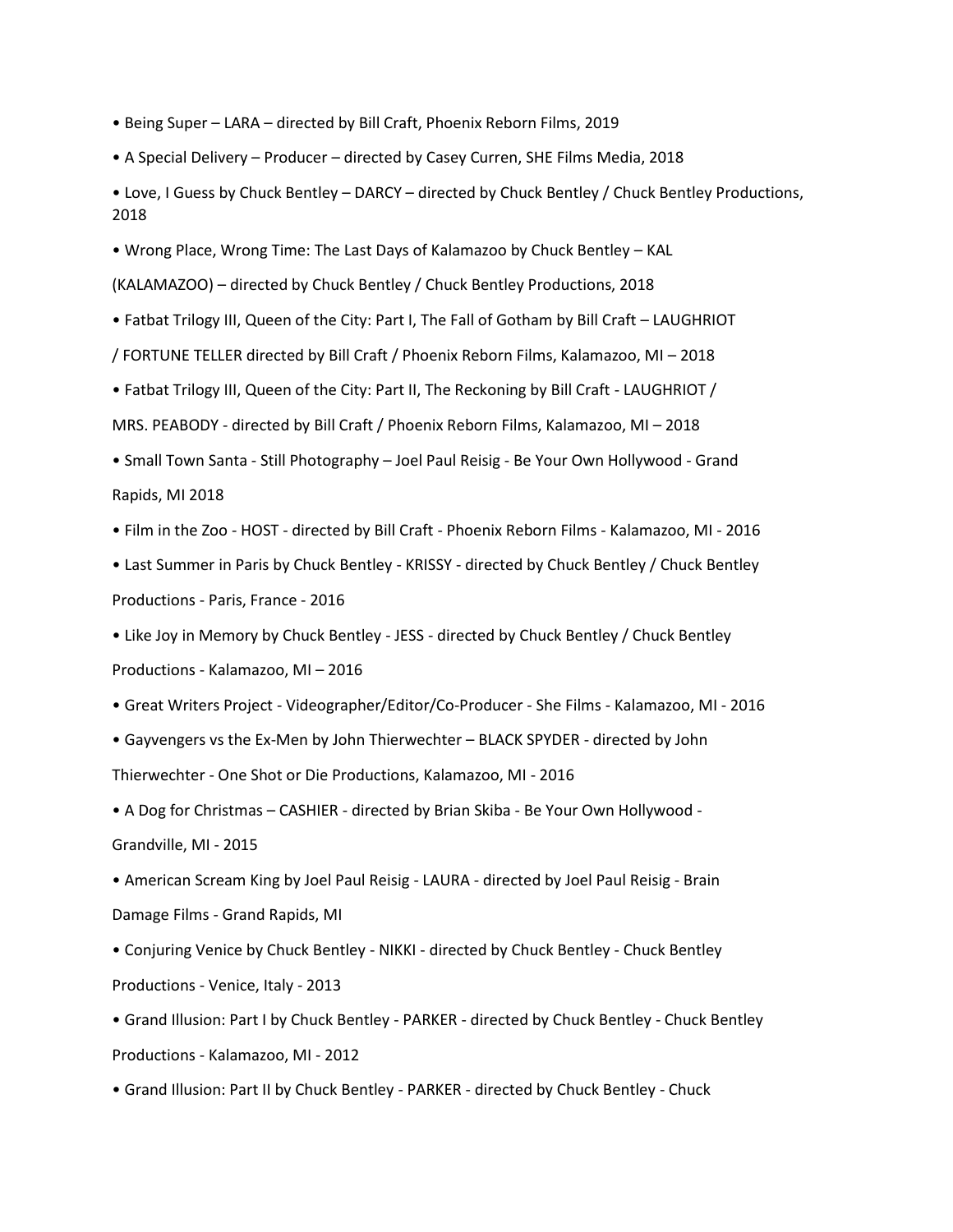Bentley Productions - Kalamazoo, MI - 2012

• Fraternity House by Joel Paul Reisig – POKER GIRL – Phi Theta Chi Productions - Grand

Rapids, MI – 2007

# **VIDEO:**

• Chau Haus Schnitzel Station – Commercial – DELIVERY DRIVER/Producer – SHE Films Media, LLC – Kalamazoo, MI – 2020

• Chau Haus Schnitzel Station – Holidays Commercial – Producer – SHE Films Media, LLC – Kalamazoo, MI - 2020

• Chainsaw Tomatoes – NeoRelief Commercial – DOCTOR - Paul Matthew Media – Grand Rapids,

MI 2019

• Tax Audit Training Video – VERA, directed by Katherine Mumma – Maestro, Kalamazoo, MI

2018

• Western Michigan University – Go for the Gold – Commercial – MOTHER – Rhino Media,

Kalamazoo, MI 2018

## **VOICE OVER/RADIO THEATRE:**

• Inspector David Dalnod and the Case of the Mislaid Noggin' by Donald Ramlow – AMELIA/producer/editor/foley, SHE Films Media, 2020

• Ira Park Detective by Donald Ramlow – SALLY – directed by Donald Ramlow, All Ears

Theatre, 2020

- The Ugly Duckling FOLEY All Ears Theatre, 2020
- Sherlock Holms and the Red-Headed League FOLEY All Ears Theatre, 2020
- Snow-White and Rose-Red, an adaptation by Laura Kay Henderson –

PLAYWRIGHT/DIRECTOR – All Ears Theatre, 2019

• Foley Follies by Tim Eschelbach – FOLEY – All Ears Theatre, 2019

• Suspense, Plan X, by by Richard Powell – ORMY – All Ears Theatre, Great Lakes Nostalgia

Convention 2018

• The Departed Man's Guilt, adapted by Ron L. Centers from a pulp fiction story by Robert L.

Bellem – FOLEY – All Ears Theatre, Great Lakes Nostalgia Convention 2018

• The Emperor's New Clothes, adapted by David Issacson - DIRECTOR – All Ears Radio

Theatre, May 2018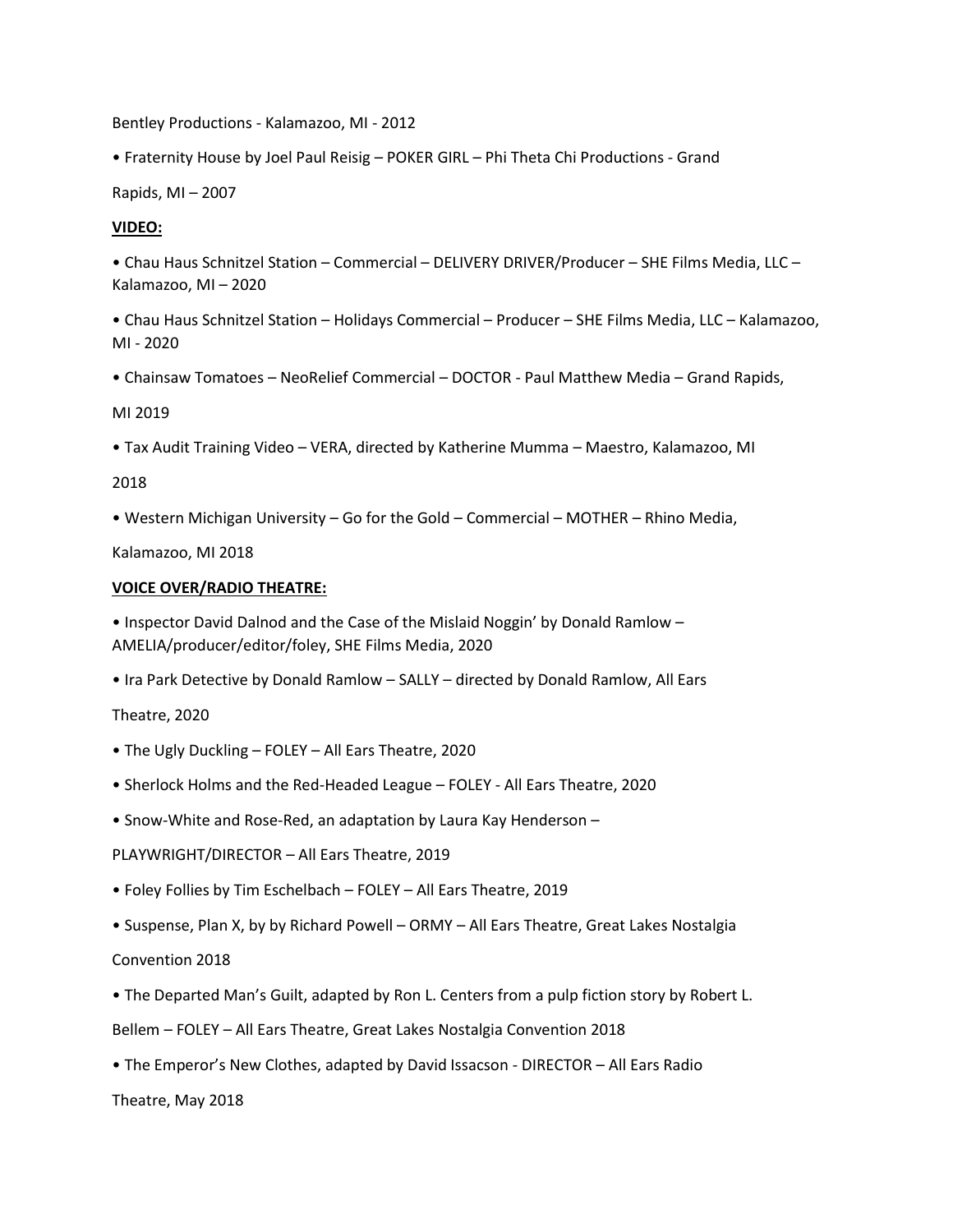• Dan Turner, adapted by Ron L. Centers – FOLEY – All Ears Radio Theatre, April 2018

• All Ears Variety Revue by Don Ramlow – KAZOO GIRL – directed by Don Ramlow / All Ears Radio Theatre, March 2018

• The Adventures of Pelli Perfect in The Cloven Tree Manor Mystery – NORA – directed by Don Ramlow / All Ears Radio Theatre, Kalamazoo, MI February 2018

• The Adventures of Johnny Forrest and Sue McGee: Episode 3 by Deborah Hanley, directed by Deborah Hanley – FOLEY – All Ears Theatre – Kalamazoo, MI 2018

• The Bickersons by Philip Rapp - FOLEY - All Ears Theatre - Kalamazoo, MI, 2017

• The Mystery of the Silver Cutlass - FOLEY - All Ears Theatre - Kalamazoo, MI, 2017

• Steeple Chased - FOLEY - All Ears Theatre - Kalamazoo, MI, 2017

• The Time Machine - WEENA / ELOI #3 - All Ears Theatre - Kalamazoo, MI, 2017

• The Adventures of King Arthur - DIRECTOR - All Ears Theatre - Kalamazoo, MI, 2017

• Dragnet "The Big Key" - FOLEY - Great Lakes Nostalgia Convention - Kalamazoo, MI, 2017

• Burns and Allen in "Gracie Takes Up Crime Solving" - FOLEY - Great Lakes Nostalgia

Convention - Kalamazoo, MI, 2017

• The Adventures of the Falcon - FOLEY - Great Lakes Nostalgia Convention - Kalamazoo, MI, 2017

• Devil in the Summer House, a Tale Well Calculated to Keep You In "Suspense" directed by Don Ramlow – FOLEY / Great Lakes Nostalgia Convention - Kalamazoo, MI, 2017

• A skit from the Jack Benny Show: Jack Goes Christmas Shopping, directed by Don

Ramlow – FOLEY / Great Lakes Nostalgia Convention, Kalamazoo, MI, 2017

• Comedy of Errors Adaptation – THE DARK WITCH (ADRIANNA) / FRISKY JAILOR - directed by Zach Tolan - The Secret Theatre, Grand Rapids, MI, 2016

• The Adventures of Johnny Forrest and His Gal Pal Sue: Episode 1 in "Fishing for Gold" by Deb Hanley - MRS. FORREST / LITTLE MARY- All Ears Theatre - Kalamazoo, MI - 2015

• The Odyssey of Runyon Jones – CHRONO / CLOCK / BLOSSOM - All Ears Theatre -

Kalamazoo, MI - 2015

• All Ears Variety Revue by Donald Ramlow – KAZOO GIRL - directed by Don Ramlow - All Ears Radio Theatre - Kalamazoo, MI - 2016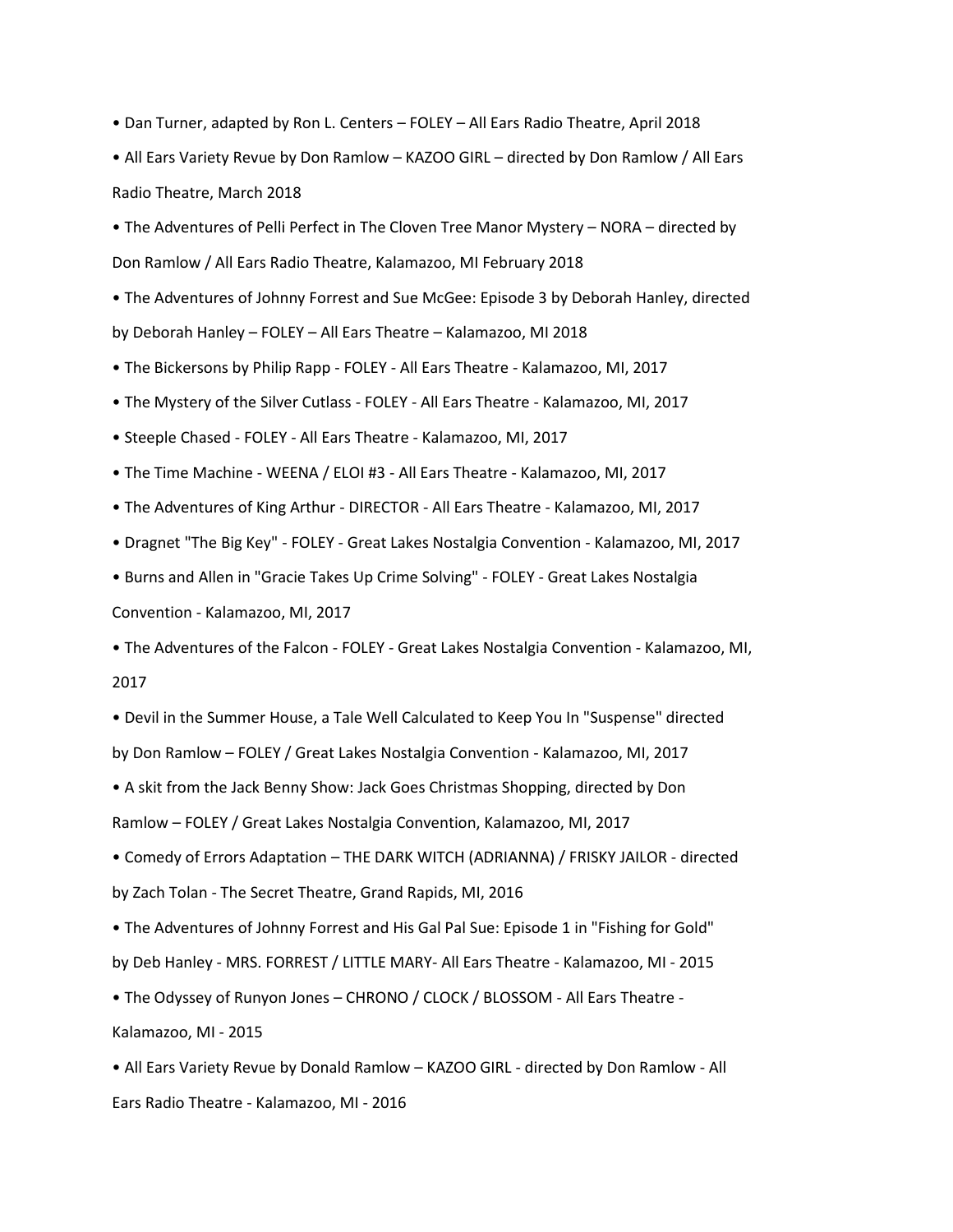- Ozma of Oz GIINDA / BELLINA All Ears Radio Theatre, Kalamazoo, MI 2016
- Magma SALLY SELZIT All Ears Radio Theatre Kalamazoo, MI, 2012
- Critic and Wife by Gordon Bolar JONI All Ears Theatre Kalamazoo, MI 2012
- Children's ESL Read Along VOICE ACTOR Seoul, South Korea, 2009
- A Christmas Carol WOMAN/BELLE– All Ears Radio Theatre, Kalamazoo, MI
- Case History of a Gambler ELLEN All Ears Theatre Kalamazoo, MI
- The Widow's Revenge WOMAN / DAUGHTER All Ears Theatre Kalamazoo, MI
- 20,000 Leagues Under the Sea CHIEF MATE / WOMAN All Ears Radio Theatre Kalamazoo,

MI

- The Name of the Tree TIMBULI All Ears Radio Theatre Kalamazoo, MI
- Sherlock Holmes and the Case of the Mission Identity MRS. SUTHERLAND All Ears

Radio Theatre - Kalamazoo, MI

- Dracula adapted by Ron L. Centers ACTOR All Ears Radio Theatre Kalamazoo, MI
- MacBeth WEIRD SISTER directed by Martie Philpot All Ears Radio Theatre, Kalamazoo,

### MI

## **THEATRE:**

- eLLe Kalamazoo Episode 10 PODCASTER Queer Theatre Kalamazoo/Face Off Theatre Co., 2019
- Anne Then Some by Allison Fradkin Producer, Queer Theatre Kalamazoo, 2019
- Defender of the Tender Gender Bender by Rich Orloff Producer, Queer Theatre Kalamazoo, 2019
- Good Counsel, 1949 by Gordon Bolar, Producer, Queer Theatre Kalamazoo, 2019
- Momentum by Brad Bradley Producer, Queer Theatre Kalamazoo, 2019
- Of Masquerade & Rhymes by PS Lorio JESSE/Producer, Queer Theatre Kalamazoo, 2019
- eLLe Kalamazoo Episodes 1-8 by Shawntai Brown MIA / Executive Producer / Director

Episodes 5-9 - Queer Theatre Kalamazoo, Kalamazoo, MI (Episodes 1-4 directed by Sarah E MacLean) - 2010-Present

• eLLe Kalamazoo – Episode 9 by Shawntai Brown - Executive Producer / Director Queer Theatre Kalamazoo, Kalamazoo, MI June 2018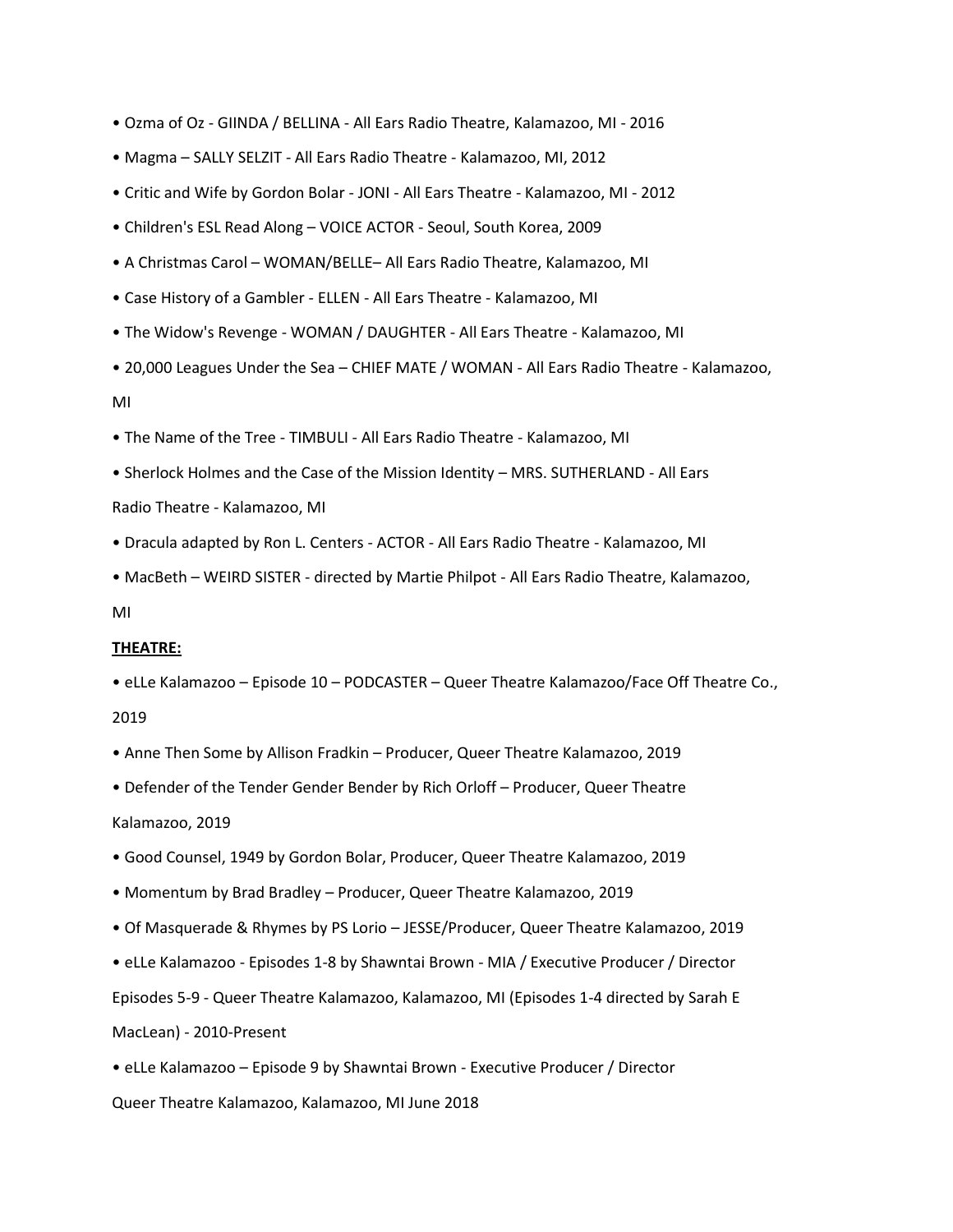• The Quickie by Donna Hoke, a reading – Executive Producer / Queer Theatre Kalamazoo, Kalamazoo, MI June 2018

• High Cheekbones by Marilynn Barner Anselmi, a reading – Executive Producer directed by Connor Patrick / Queer Theatre Kalamazoo, Kalamazoo, MI June 2018

• Stay Where you Are by Kathy Anderson, a reading – Executive Producer – Queer Theatre Kalamazoo, Kalamazoo, MI June 2018

• A Mother's Privilege by Donna Hoke, a reading – Executive Producer – directed by Brrasie Walmer / Queer Theatre Kalamazoo, Kalamazoo, MI June 2018

• DANCE AGAIN for the Brown Boys of Orlando by Emilio Rodriguez, a reading – Exeuctive Producer, directed by Tim Cheathem / Queer Theatre Kalamazoo, Kalamazoo, MI June 2018

• Mama's Girls by Marilynn Barner Anselmi – Executive Producer – directed by Jen Hebben, Queer Theatre Kalamazoo/Kalamazoo, MI April 2018

• "Fifty Shades of Shakespeare" conceived and developed by Jess Shoemaker and (re)discover theatre - Executive Producer - directed by Katherine Harte-DeCoux Bare Backstage Productions, Kalamazoo, MI February 2018

• "Fifty Shades of Shakespeare" conceived and developed by Jess Shoemaker and (re)discover theatre - Executive Producer - directed by Katherine Harte-DeCoux Bare Backstage Productions, Paw Paw, MI February 2018

• "Fifty Shades of Shakespeare" conceived and developed by Jess Shoemaker and (re)discover theatre - Executive Producer - directed by Katherine Harte-DeCoux Bare Backstage Productions, Marshall, MI March 2018

• "Fifty Shades of Shakespeare" conceived and developed by Jess Shoemaker and (re)discover theatre - Executive Producer - directed by Katherine Harte-DeCoux Bare Backstage Productions, Grand Rapids, MI March 2018

• The Days are Shorter by Corinne J Kawecki` – Executive Producer, directed by Sarah E. MacLean / Queer Theatre Kalamazoo, Kalamazoo, MI October 2017

• Swimming While Drowning by Emilio Rodriguez – Executive Producer, directed by Fred Western / Queer Theatre Kalamazoo, Kalamazoo, MI October 2017

• March of the Falsettos by William Finn - Executive Producer - directed by Sarah E MacLean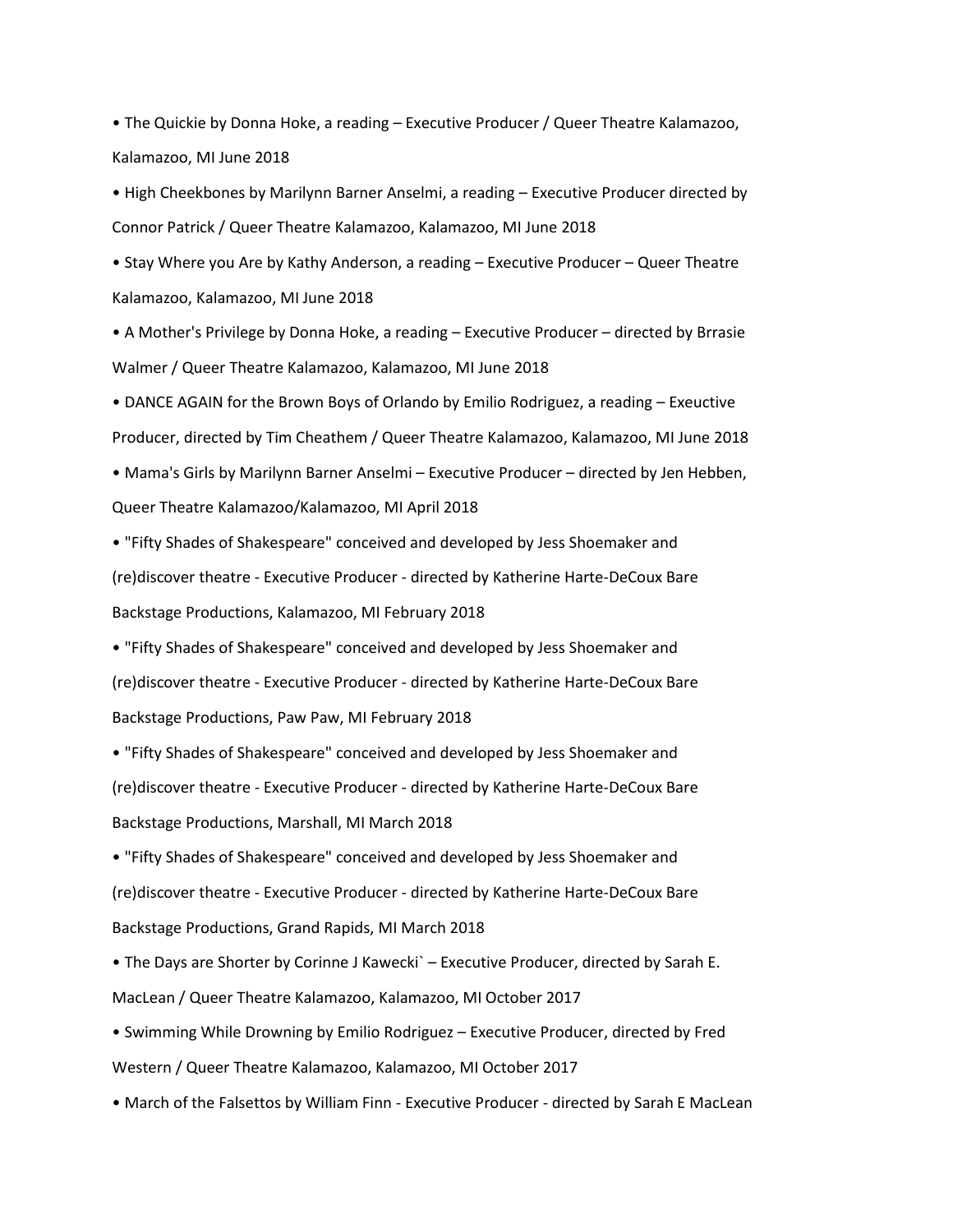- Queer Theatre Kalamazoo - Kalamazoo, MI, 2017

• Good Enough by Cara Beth Heath - Co-Producer - directed by Kevin Dodd - Bare Backstage Productions & Metallic Mannequin Co. - Kalamazoo, MI, 2017

• "Fifty Shades of Shakespeare" conceived and developed by Jess Shoemaker and (re)discover theatre - Executive Producer - directed by Kevin Dodd - Bare Backstage Productions, Three Oaks, MI, 2017

• "Fifty Shades of Shakespeare" conceived and developed by Jess Shoemaker and (re)discover theatre - Executive Producer - Bare Backstage Productions, Kalamazoo, MI, 2017

• Stop Kiss by Diana Son - Executive Producer - directed by Sarah Louise Taylor - Queer Theatre Kalamazoo, Kalamazoo, MI, 2017

• Crossroad by Jeremy Hermman - Theatre Kalamazoo New Play Festival - Executive Producer - directed by Jena Sugay - Queer Theatre Kalamazoo, Kalamazoo, MI, 2017

• SAFE by Donna Hoke - Executive Producer - Kevin Dodd / Queer Theatre Kalamazoo, Kalamazoo, MI; Battle Creek, MI; Bloomfield Hills, MI 2016

• eLLe Kalamazoo – Episode 8 by Shawntai Brown - MIA / Executive Producer / Director, Queer Theatre Kalamazoo, Kalamazoo, MI March 2016

• Front Porches and the People Who Populate Them by Nicolas Thornton - Director/ Executive Producer - Queer Theatre Kalamazoo & Theatre Kalamazoo, Kalamazoo, MI, 2016

• Next Fall by Geoffrey Nauffts - Executive Producer - directed by Nick Thornton - Queer

Theatre Kalamazoo, Kalamazoo, MI, 2015, 2016

• QTK Halloween Cabaret - Executive Producer - directed by Jena Sugay & Patrick Hill - Queer Theatre Kalamazoo, Kalamazoo, MI, 2016

• eLLe Kalamazoo – Episode 7 by Shawntai Brown - MIA / Executive Producer / Director, Queer Theatre Kalamazoo, Kalamazoo, MI March 2015

• Gayvengers vs the Ex-Men by John Thierwechter – BLACK SPYDER / Executive Producer

- directed by John Thierwechter Queer Theatre Kalamazoo, Kalamazoo, MI, 2016
- Metallic Mannequin 12 hr playfest 2 Director Metallic Mannequin Co., Kalamazoo, MI, 2016
- Divorce (Professional) by Kathy Purnell Director Western Michigan University, Kalamazoo,

MI, 2016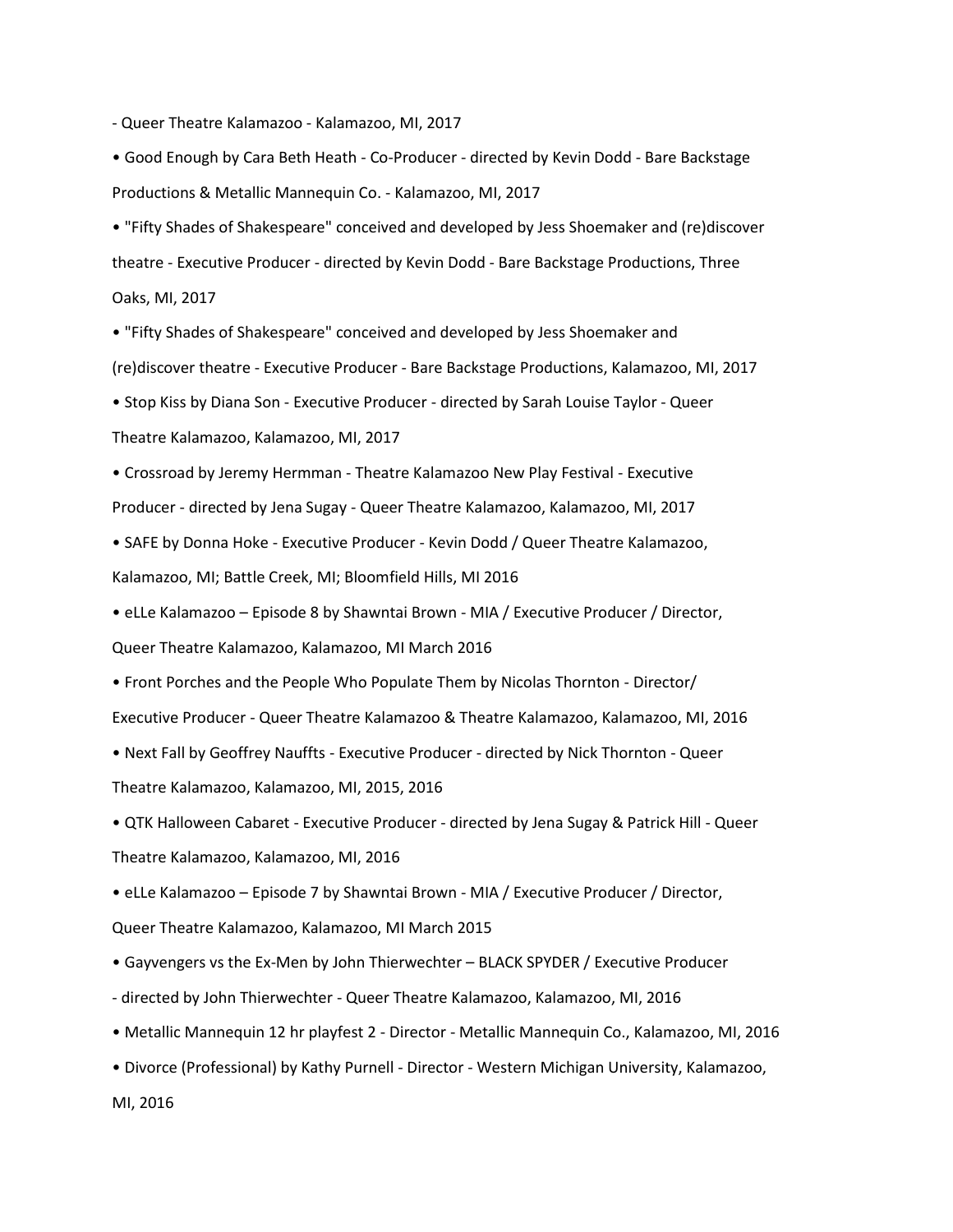• The Great Three-Legged Race by Nicolas Thornton - Executive Producer - directed by Nick Thornton - Queer Theatre Kalamazoo, Kalamazoo, MI, 2015

• She Rises by Cara Beth Heath - Executive Producer - directed by Nick Thornton - Queer Theatre Kalamazoo, Kalamazoo, MI, 2015

• #LadyFest: Bitches on Good Behavior by Stacey Lane - BETH / Co-Producer - directed by Kymi Tolliver / Queer Theatre Kalamazoo & Fancy Pants Theater, Kalamazoo, MI, 2015

• #LadyFest: Jack Pork by Donna Hoke - Co-Director/Co-Producer - directed by Nikki Dobos & Laura Kay Henderson / Queer Theatre Kalamazoo & Fancy Pants Theater, Kalamazoo, MI, 2015

• #LadyFest: Archetype by Christian Thompson - Co-Producer, directed by Brishen Miller - Queer Theatre Kalamazoo & Fancy Pants Theater, Kalamazoo, MI, 2015

- #LadyFest: Modest Goddess by Stacey Lane Director/Co-Producer -Queer Theatre Kalamazoo & Fancy Pants Theater, Kalamazoo, MI, 2015
- 3M Diet by Taylor Rinkel Director / Executive Producer Queer Theatre Kalamazoo, Kalamazoo, MI, 2015

• Metallic Mannequin 12 hr playfest - Director - Metallic Mannequin, Kalamazoo, MI, 2015

• The Breaking by Cara Beth Heath - Co-Producer - directed by Phil Vasquez - Queer Theatre Kalamazoo & Metallic Mannequin Co., Kalamazoo, MI, 2016

• And the Name of the Killer Is by John Thierwechter - Executive Producer - directed byJohn Thierwechter / Queer Theatre Kalamazoo, Kalamazoo, MI, 2015

• Nightmare High School by Patrick Rainville Dorn - Director - Martin Public High School, Martin, MI, 2014

• Badfic Love by Adam Pasen - Executive Producer - directed by Nick Thornton - Queer Theatre Kalamazoo, Kalamazoo, MI, 2014

• Summer Shorts: Gratuity by Megan Phillips - HEATHER / Director / Executive Producer - Queer Theatre, Inc., Kalamazoo, MI, 2013

• Summer Shorts: Tale of the Dark Side by John Thierwechter - Executive Producer - directed by John Thierwechter / Queer Theatre, Inc., Kalamazoo, MI, 2013

• Summer Shorts: Dancing on a Sweet Summer Evening by Nina Gooch - LIZA / Director /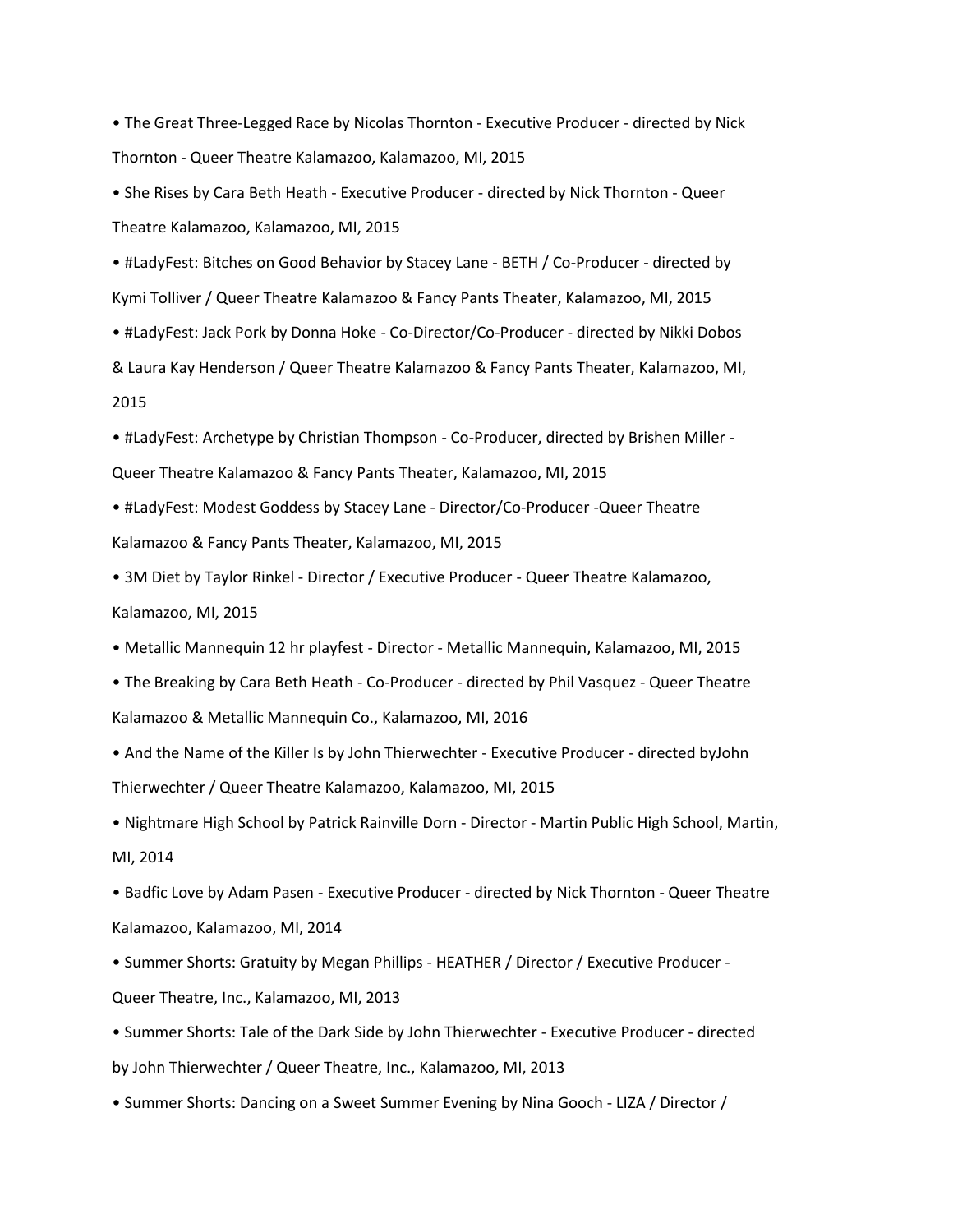Executive Producer - Queer Theatre, Inc., Kalamazoo, MI, 2013

- I 'Aint Afraid of No Xenu by John Thierwechter Executive Producer directed by John Thierwechter / Queer Theatre Kalamazoo, Kalamazoo, MI, 2013
- Queering Quintero by Laura Kay Henderson and Joshua King PRODUCER/PLAYWRIGHT directed by Joshua King, Kalamazoo, MI 2013
- Birth by Karen Brody SANDY directed by Brrasie Walmer Fancy Pants Theater 2013
- Woman No Shame THERAPIST / CHORUS directed by Laura Sprague Body Love Project, Kalamazoo, MI, 2012
- Ray Charles is God? HOUSEWIFE Whole Art Theatre, Kalamazoo, MI, 2007
- The Women MIRIAM AARONS Kalamazoo Civic Theatre, Kalamazoo, MI, 2006
- Quills CLEANTE directed by Lisa Marie Dorgan / Knock About Theatre Co., Kalamazoo, MI, 2005
- Civic Duty TROUPE MEMBER directed by Tucker Rafferty / Kalamazoo Civic Theatre,

### Kalamazoo, MI, 2005

- Peter Pan INDIAN Center Stage Theatre, Comstock, MI, 2004
- Fairytale Courtroom SNOW WHITE Center Stage Theatre, Comstock, MI, 2004
- Guys and Dolls ADELAIDE Otsego High School, Otsego, MI, 2003
- Seven Brides for Seven Brothers DANCER Otsego High School, Otsego, MI, 2002
- Hello Dolly CHORUS Otsego High School, Otsego, MI, 2001
- Wizard of Oz NIKKO Otsego High School, Otsego, MI, 2000

## **DINNER THEATRE:**

- Aloha Gilligan's Island GINGER directed by Jane D'Arienzo Murder Mystery Kalamazoo,
- MI, 2005
- A Murder Mystery OFFICER WEAVER directed by Jane D'Arienzo Murder Mystery –

Kalamazoo, MI, 2006

#### **CURRENT POSITIONS:**

- Company Founder/Producer SHE Films Media, LLC: 2018 Present
- Adjunct Professor of Communication Kalamazoo Valley Community College 2016 -Present
- Assistant Camp Director Camp Forever Fun 2016 Present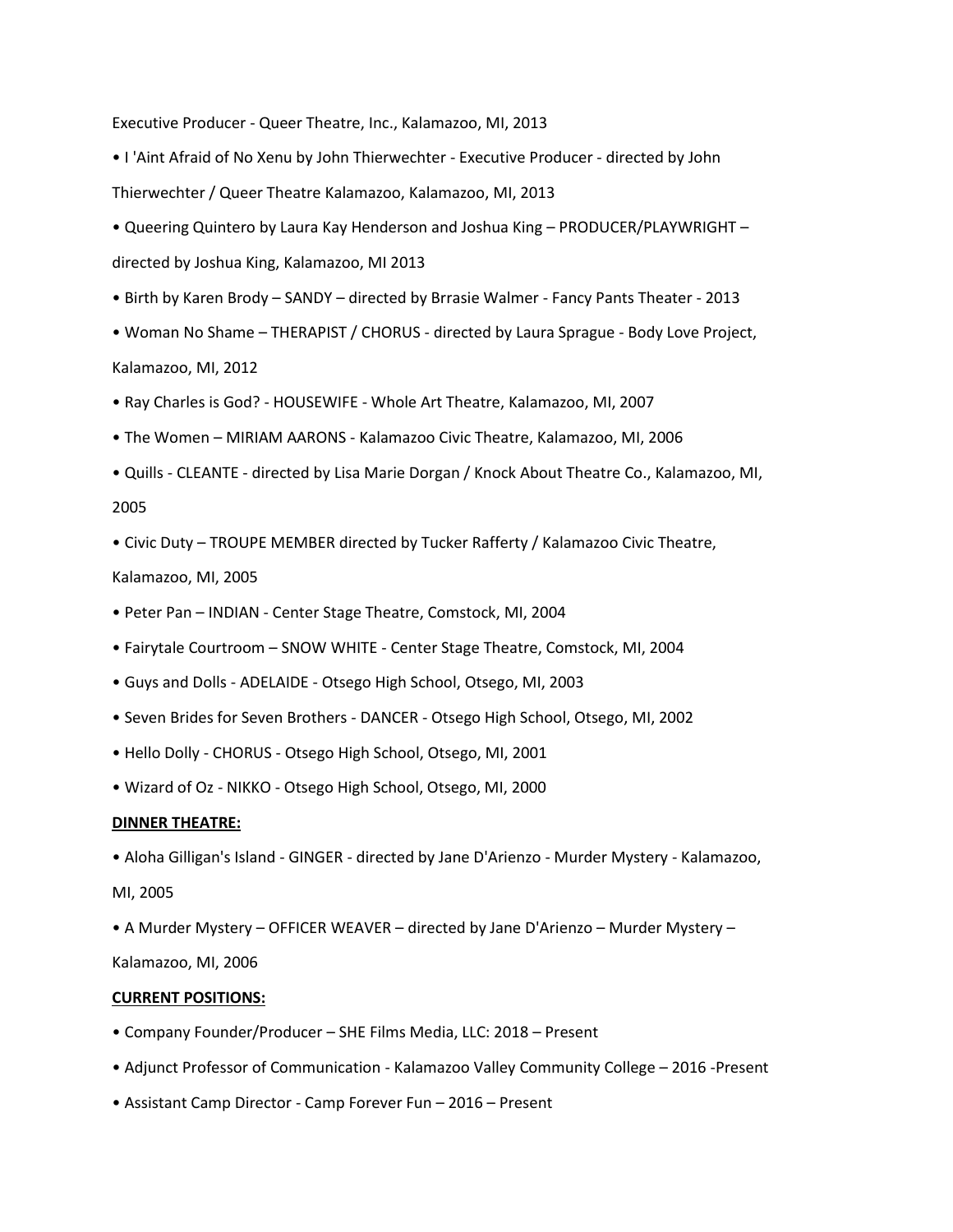- Company Founder/Executive Producer Bare Backstage Productions: 2016 Present
- Director/Actor/Playwright/Foley Artist All Ears Radio Theatre: 2007-present

### **RELEVANT PAST POSITIONS:**

- Executive Director/Artistic Director/Producer/Founder Queer Theatre, Inc. 2013-2019
- Script Reading Committee Pride Films and Plays' LezPlay writing competition 2016-2019
- Brand Ambassador/Promotional Model 2008 2018 (During this time I performed over 150
- promotions with MKTG, Team Enterprises, ATN Promo, PUSH, Big Orange, GC Marketing, and
- Xtreme Marketing including clients such as Coca-Cola, Keurig, Soda Stream, Kelly Clarkson,
- Schick Intuition, Keebler, Kellogg's, Nascar, Rayovac, Farmer's Insurance, Kozy Shak,
- McDonald's, Dixon Golf, Spectrum, Captain Morgan, Crown Royal, Smirnoff, Kettle One,

Tanqueray, Bailey's, Guinness, Singleton, Ciroc, Bulleit, Cabin Fever, Jose Ceurvo, Johnnie Walker, Don Julio, MillerCoors, Leinenkugel)

- Interim Executive Director Fire Historical and Cultural Arts Collaborative 2014-2015
- Instructor of Public Speaking Western Michigan University 2010-2012
- Professor of English Chenom Yonam Community College Soule, South Korea 2009-2010
- ESL instructor Evada Returnee School Soule, South Korea 2007-2008
- Barbizon School of Acting and Modeling Assistant Instructor Kalamazoo, MI 2004-2006

### **EDUCATION & TRAINING:**

• Western Michigan University - MA, Communication - stage and screen impact on social change - Kalamazoo, MI, 2010-2013

- Western Michigan University BA, Communication Film, Video, Media Studies Kalamazoo, MI,
- 2005- 2007
- Kalamazoo Valley Community College Associate in Communication Kalamazoo, MI, 2003-
- 2005
- Barbizon School of Acting and Modeling Certificate of Completion Led by Janet Turk,

Kalamazoo, MI – 2004

## **RELEVANT AWARDS:**

- Fine Arts Departmental Award Otsego High School 2003
- Communication Departmental Award Western Michigan University 2007